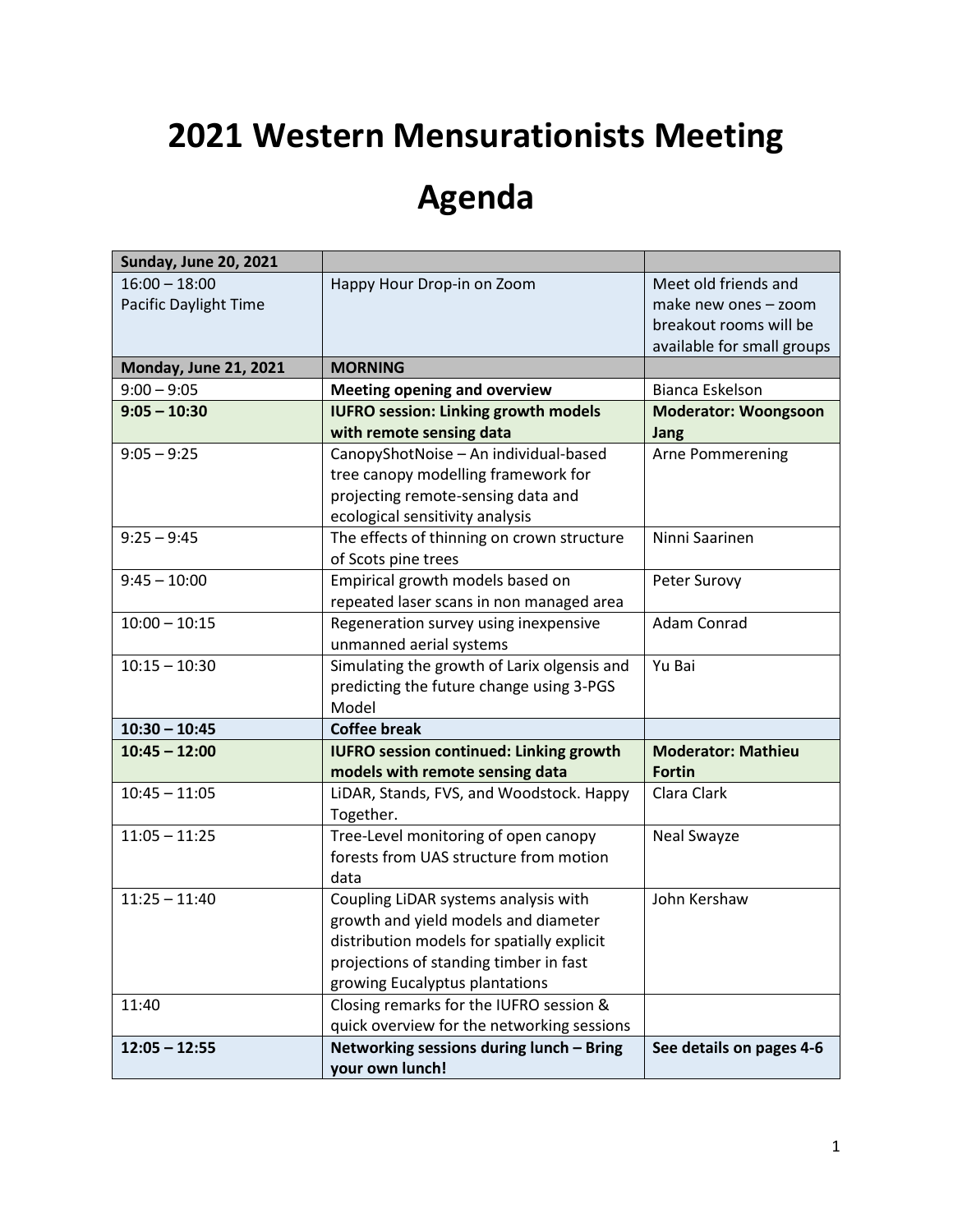| <b>Monday, June 21, 2021</b> | <b>AFTERNOON</b>                            |                             |
|------------------------------|---------------------------------------------|-----------------------------|
| $13:00 - 14:30$              |                                             | <b>Moderator: Lara Melo</b> |
| $13:00 - 13:20$              | Estimating Douglas-fir site index using a   | Donald Gagliasso            |
|                              | Lidar canopy height model and stand age in  |                             |
|                              | western Oregon and western Washington       |                             |
| $13:20 - 13:40$              | Drivers of productivity differences between | Liam Gilson                 |
|                              | Douglas-fir planted within its native range |                             |
|                              | in Oregon and on exotic sites in New        |                             |
|                              | Zealand                                     |                             |
| $13:40 - 13:55$              | Crown ratio models for loblolly pine        | Krishna Poudel              |
|                              |                                             |                             |
| $13:55 - 14:10$              | Development and testing an algorithm for    | Ian Cameron                 |
|                              | estimating top height in TASS simulations   |                             |
| $14:10 - 14:30$              | Hierarchical Gaussian processes for         | <b>Brian Clough</b>         |
|                              | modeling stand diameter distributions from  |                             |
|                              | forest inventory data                       |                             |
| $14:30 - 14:45$              | Coffee break - Surprise! - DO NOT MISS!     |                             |
| $14:45 - 16:00$              |                                             | <b>Moderator: Andrea</b>    |
|                              |                                             | <b>Cameron</b>              |
| $14:45 - 15:00$              | Thinning from above or below? Maximizing    | <b>Todd West</b>            |
|                              | financial value in Douglas-fir rotations.   |                             |
| $15:00 - 15:20$              | How good is the data?                       | <b>Fred Martin</b>          |
|                              |                                             |                             |
| $15:20 - 15:40$              | Regional modeling of an invasive annual     | Ty Nietupski                |
|                              | grass in the intermountain Pacific          |                             |
|                              | Northwest                                   |                             |
| $15:40 - 15:55$              | Importance of image pre-processing on the   | Sudeera Wickramarathna      |
|                              | analysis of the imagery acquired with small |                             |
|                              | unmanned aerial systems                     |                             |
| $15:55 - 16:00$              | <b>Closing remarks first day</b>            |                             |
| $16:00 - 18:00$              | Happy Hour Drop-in on Zoom                  | Meet old friends and        |
|                              |                                             | make new ones - zoom        |
|                              |                                             | breakout rooms will be      |
|                              |                                             | available for small groups  |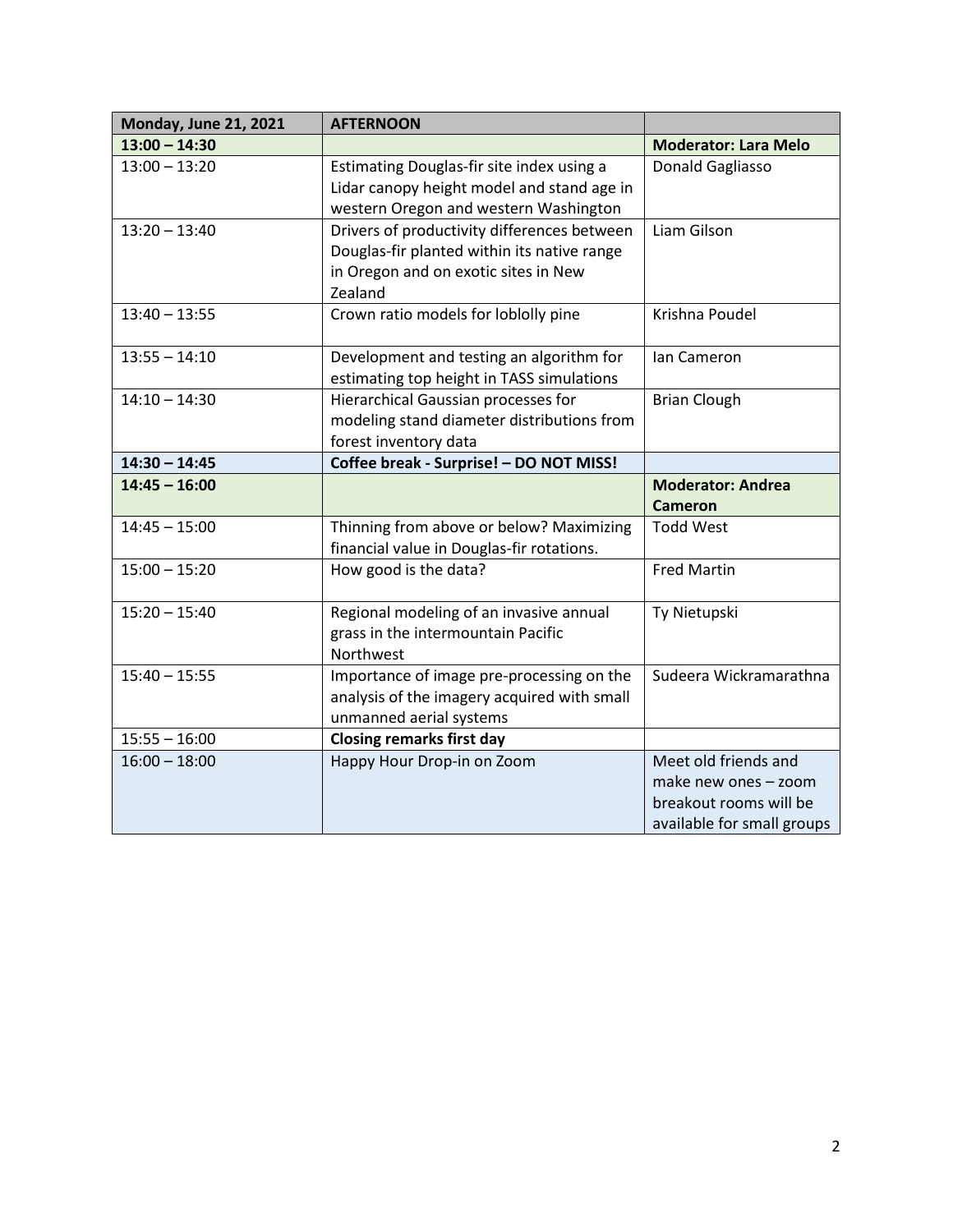| Tuesday, June 22, 2021 |                                                                                                                                             |                                          |
|------------------------|---------------------------------------------------------------------------------------------------------------------------------------------|------------------------------------------|
| $9:00 - 10:30$         |                                                                                                                                             | <b>Moderator: Peter Marshall</b>         |
| $9:00 - 9:15$          | Bridging sampling with<br>covariate designs and rapid<br>biodiversity assessment to<br>estimate local plant species<br>richness             | Tzeng Yih Lam                            |
| $9:15 - 9:35$          | Decision Space for Field<br><b>Application of Sector Sampling</b>                                                                           | <b>Martin Ritchie</b>                    |
| $9:35 - 9:50$          | Biomass estimates derived from<br>sector subsampling of 360°<br>spherical images                                                            | John Kershaw                             |
| $9:50 - 10:10$         | Big trees matter most: Plot<br>optimization for ground-based<br>tropical forest carbon<br>inventories at both country and<br>project scales | <b>Bryan Foster</b>                      |
| $10:10 - 10:30$        | Seeing the forest for the<br>clumps: characterizing clumpy<br>regeneration and ladder fuels                                                 | Justin Crotteau                          |
| $10:30 - 10:45$        | <b>Coffee break</b>                                                                                                                         |                                          |
| $10:45 - 11:55$        |                                                                                                                                             | <b>Moderator: Celine Boisvenue</b>       |
| $10:45 - 11:05$        | Post-stratified estimation:<br>Realized and potential efficiency<br>in a national forest inventory                                          | James Westfall                           |
| $11:05 - 11:20$        | <b>Improving Forest Sample</b><br><b>Estimation through UAS Canopy</b><br><b>Structure Stratification</b>                                   | Logan Wimme                              |
| 11:20 -11:40           | <b>Enhanced Forest Inventory</b><br>using LiDAR data - a hybrid<br>approach                                                                 | <b>Kat Gunion</b>                        |
| $11:40 - 11:55$        | Small area estimation in<br>operational western forest<br>inventories                                                                       | Corey Green                              |
| $11:55 - 12:05$        | <b>Picture taking</b>                                                                                                                       |                                          |
| $12:05 - 12:15$        | Plans for future years<br><b>Announcements &amp; Closing</b><br><b>Remarks</b>                                                              | Bogdan Strimbu<br><b>Bianca Eskelson</b> |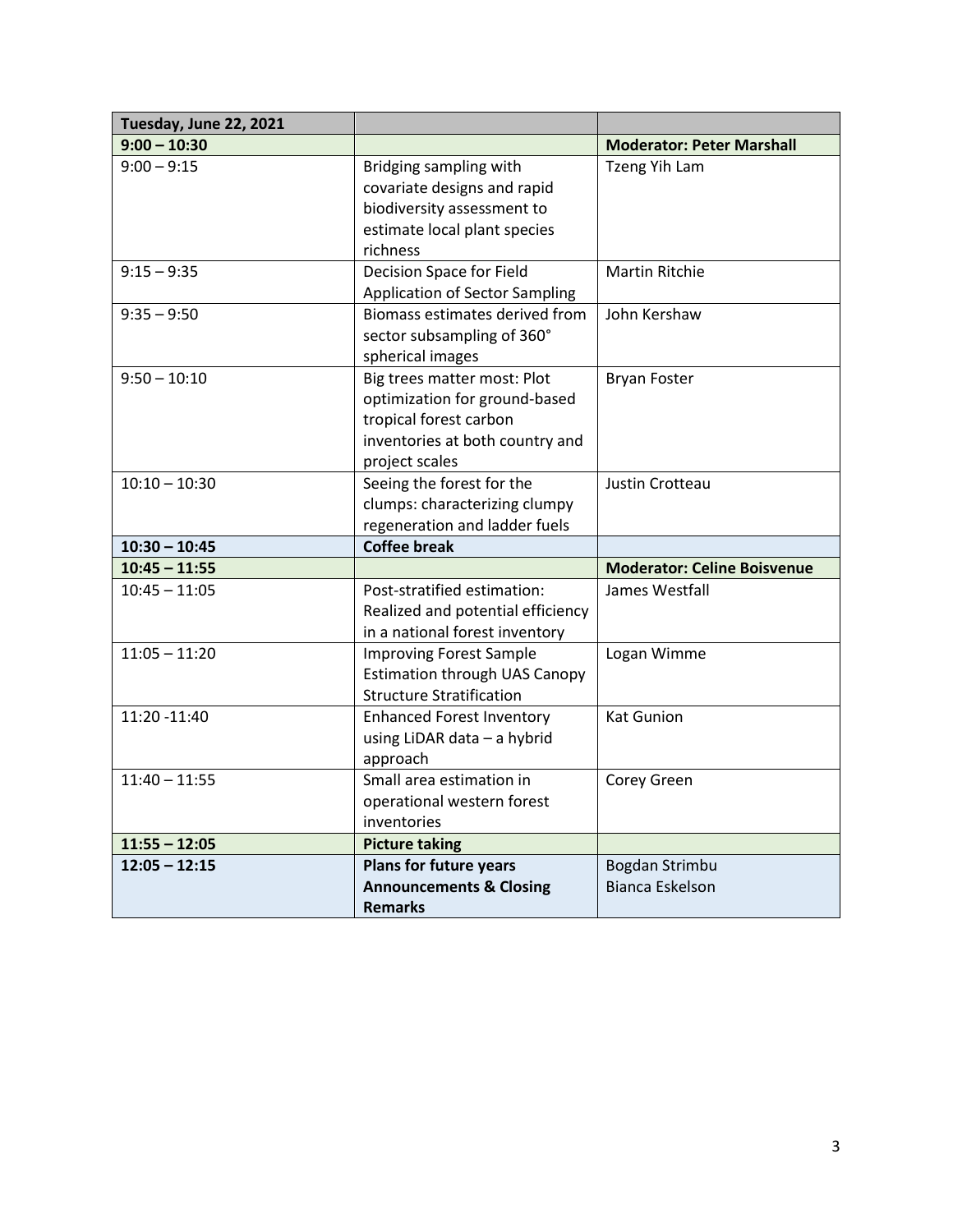## **Networking sessions for the Monday lunch hour: 12:05 – 12:55**

The idea of the networking sessions is to give students and young professionals the opportunity to meet some of the other attendees, which may not be as easy in this year's virtual format as it used to be during in-person meetings. The hope is that folks show up in the sessions they are interested in, ask questions, and then move to other breakout rooms for small group or one-on-one discussions.

There are 5 networking sessions set up in the following breakout rooms (see more details on each session below):

- Provincial Government Session
- Natural Resources Canada Session
- United States Agency Session
- Industry & Consultants Session
- **■** University Session

While we organized for some folks to specifically attend these sessions to be available for students and young professionals for discussions, please join the session that you fit in and participate. Once folks introduced themselves small groups can move into other breakout rooms as needed.

# **Provincial Government Session:**

In this session, several employees from the British Columbia and Alberta provincial government introduce their groups within the government, talk about their job responsibilities, and discuss what skill sets they are looking for in new hires.

- **Woongsoon Jang**, Research Scientist, Forest Fertilization and Nutrition, Resource Practices Branch, BC FLNRORD – *session moderator*
- **Catherine Bealle Statland**, Team Lead, Stand Development Modelling, Forest Analysis and Inventory Branch, BC FLNRORD
- **Tim Salkeld**, Manager, Forest Inventory, Forest Analysis and Inventory Branch, BC FLNRORD
- **Chris Butson**, Team Lead, Remote Sensing & Geospatial Applications, Forest Analysis and Inventory Branch, BC FLNRORD
- **Gary Johansen**, Team Lead, Productivity and Sample Data, Forest Analysis and Inventory Branch, BC FLNRORD
- **Katrina Froese**, Resource Analyst, Reforestation, Inventory and Biometrics Section, Forest Stewardship and Trade Branch, Government of Alberta
- **Chris Bater**, Forest Management Specialist (Remote Sensing), Reforestation, Inventory and Biometrics Section, Forest Stewardship and Trade Branch, Government of Alberta
- **Darren Aitkin**, Manager, Reforestation, Inventory and Biometrics Section, Forest Stewardship and Trade Branch, Government of Alberta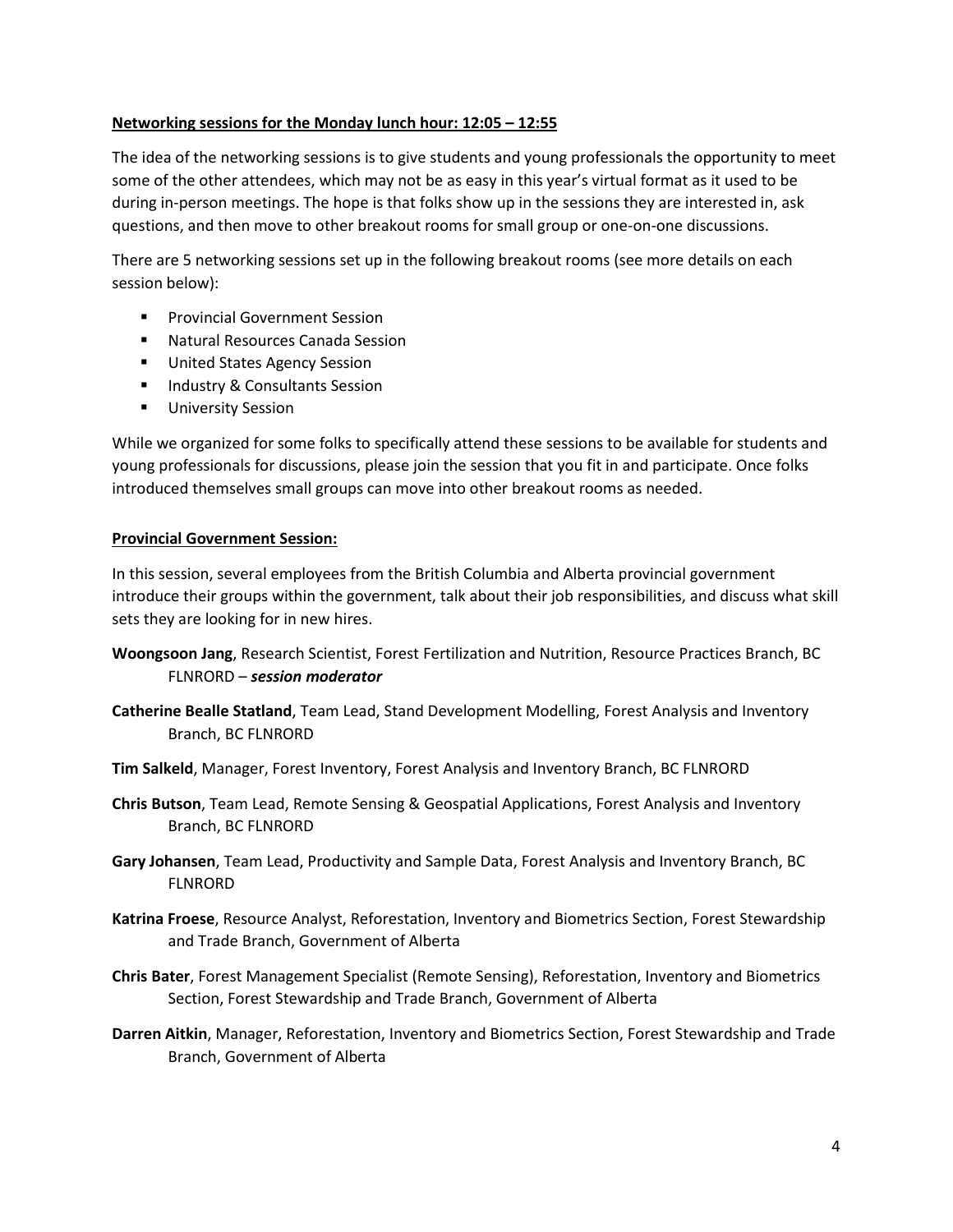#### **Natural Resources Canada Session:**

In this session several research scientists from Natural Resources Canada introduce their group, what they do in their position, and how young researchers can prepare themselves to successfully apply for positions with Natural Resources Canada.

**Celine Boisvenue**, Research Scientist, Pacific Forestry Centre, Natural Resources Canada – *session moderator*

**Joanne White**, Research Scientist, Forest Inventory and Analysis, Natural Resources Canada

**Jim Stewart**, Research Scientist, Silviculture and Fibre Production, Natural Resources Canada

**Mathieu Fortin**, Research Scientist, Canadian Wood Fibre Centre, Natural Resources Canada

#### **United States Agency Session:**

Do you want to work for a US agency? In this session, several US agency employees introduce their group and provide tips on how to succeed in landing the agency job that you dream of!

**Bianca Eskelson**, University of British Columbia – *session moderator*

**Martin Ritchie**, Research Forester, Pacific Southwest Research Station, Ecosystem Function and Health

**Andy Gray**, Research Ecologist, Leader of the Inventory, Monitoring, & Analysis Team, Forest Service, Pacific Northwest Research Station

**Erin Smith-Mateja**, Forest Biometrician, Forest Vegetation Simulator, United States Forest Service

**Peter Gould**, Data Scientist/Forest Biometrician, Washington State Department of Natural Resources

## **Industry & Consultants Session:**

In this networking session, analysts working in industry or as consultants talk about their job responsibilities, their companies/groups, and the skill sets they are looking for in new hires.

**Eleanor McWilliams**, Forest Biometrics Analyst, J&E McWilliams & Associates Ltd. *– session moderator*

**Cam Brown**, Strategic Planning Forester / Manager, Forsite Consultants Ltd.

**Sean Garber**, Forest Biometrician, Rayonier

**Donald Gagliasso**, Forest Analyst, Mason Bruce & Girard Inc.

**Theresa Marquardt**, Forest Resource Analyst, Green Diamond Resource Company

**Greg Johnson**, Director, Advanced Forestry Systems, Weyerhaeuser NR Company